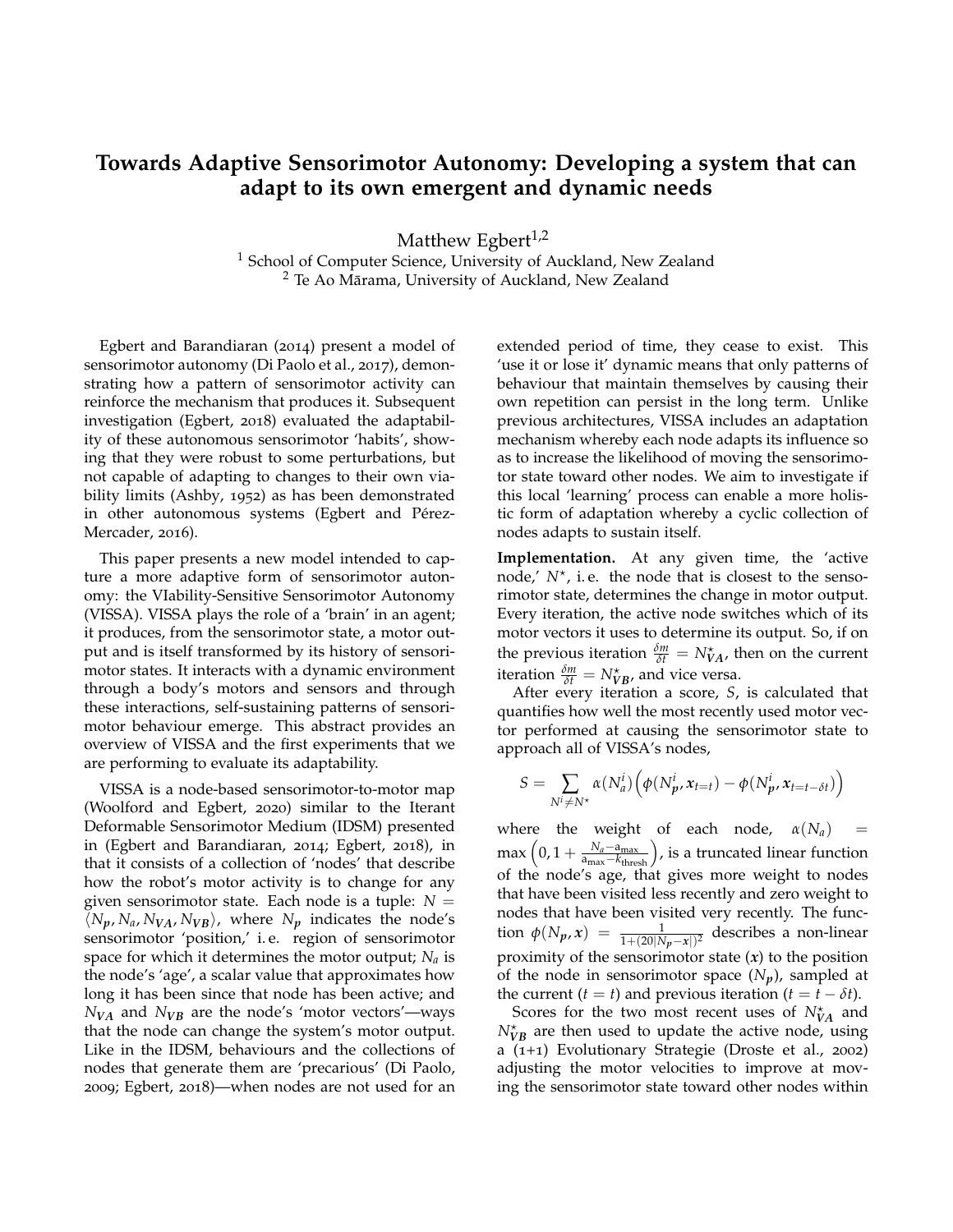the network, with a preference for nodes visited less recently. As the sensorimotor state changes, the active node changes and so as time passes, an adaptive selfmaintaining network of nodes emerges, where each node is in a loop adapting so as to better enable the next node in the loop. At least, that is the idea! Experiments are ongoing to evaluate how this local adaptation rule might produce an emergent collective of nodes that can also adapt in a way that prolongs its existence.

**Exp. #1 A minimal demonstration of local adaptation.** With a single motor variable and no sensory variables, the sensorimotor state is just a motor state, represented by a single scalar value,  $m \in \mathbb{R}$ . Three nodes are placed evenly in sensorimotor space and assumed to fit within a larger collection, where movement from  $N^0$  to  $N^1$  to  $N^2$  eventually results in a return (via other nodes  $N^3...N^n$ , which are not simulated, back to  $N^0$ . Given this assumption, motor activity that causes motion in the positive direction (i. e. from  $N^0$  to  $N^1$  to  $N^2$ ) is considered 'adapted' as it causes the nodes in the network to be regularly revisited and thus is good for the overall persistence of the collection. In my talk, I will describe the simulations that show that the middle node,  $N<sup>1</sup>$  is indeed capable of adapting its velocity vectors in a way that that would improve the overall persistence of the collection and from a variety of initial conditions.

**Exp. #2: An adaptive autonomous collective?** I simulate a robot situated in a 1D periodic environment. Its position  $r \in (0,1]$  changes as a function of its motor state  $\left(\frac{dr}{dt} = m\right)$  and determines the state of its sensor,  $s = \exp(-40|r - 0.75|^2)$ , where  $|r - 0.75|$  is the distance between the robot and the peak stimulus location. The robot is controlled by VISSA which now operates in a 2D sensorimotor space. To initialize the nodes I simulate a brief training phase, where the robot is initially placed at  $r = 0.6$  and its motor is externally controlled as a function of time  $m = \frac{3\sin(2t)}{4}$  $\frac{1}{4}$ . This causes the robot to move back and forth close to the stimulus—a cycle in sensorimotor space involving positive and negative motor states with high and low stimulus levels. Every 10th iteration (the time step,  $\Delta t = 0.01$ ) a node is added with its position,  $N_p$  set to the current sensorimotor state of the robot; its *NVA* set to the current rate of motor change; its *NVB* set to a 'wrong value' (i. e. a negative fraction of  $N_{VA}$ ,  $N_{VB} = -0.1 N_{VA}$ ; and  $N_a = 0$ .

After training ends, the nodes adapt to correct their wrong values to those that reproduce a cycle of behaviour. The behaviour that emerges appears to be robust (Figs. 1 & 2): with a sensorimotor loop similar to that driven during training repeated many times, but with variations. Some of the variations are minor, but four times during the trial, there is a significant divergence from portions of the main loop. I will discuss these results and the additional experiments that are needed to probe the limits of the robustness and adaptability of the VISSA-based behaviour.



Figure 1: Node positions and sensorimotor trajectory of the robot in Exp. 2. Arrows indicate the  $N_{VA}$  values for each node at end of training. The blue star shows the sensorimotor state at the end of the training phase, and the red circle shows the sensorimotor state at the end of the trial.



Figure 2: Exp. #2, showing (A) the position of the robot, with the the training phase indicated in a thinner line, and the stimulus associated with each location in space shown in red; (B) node ages; (C & D) node motor vectors.